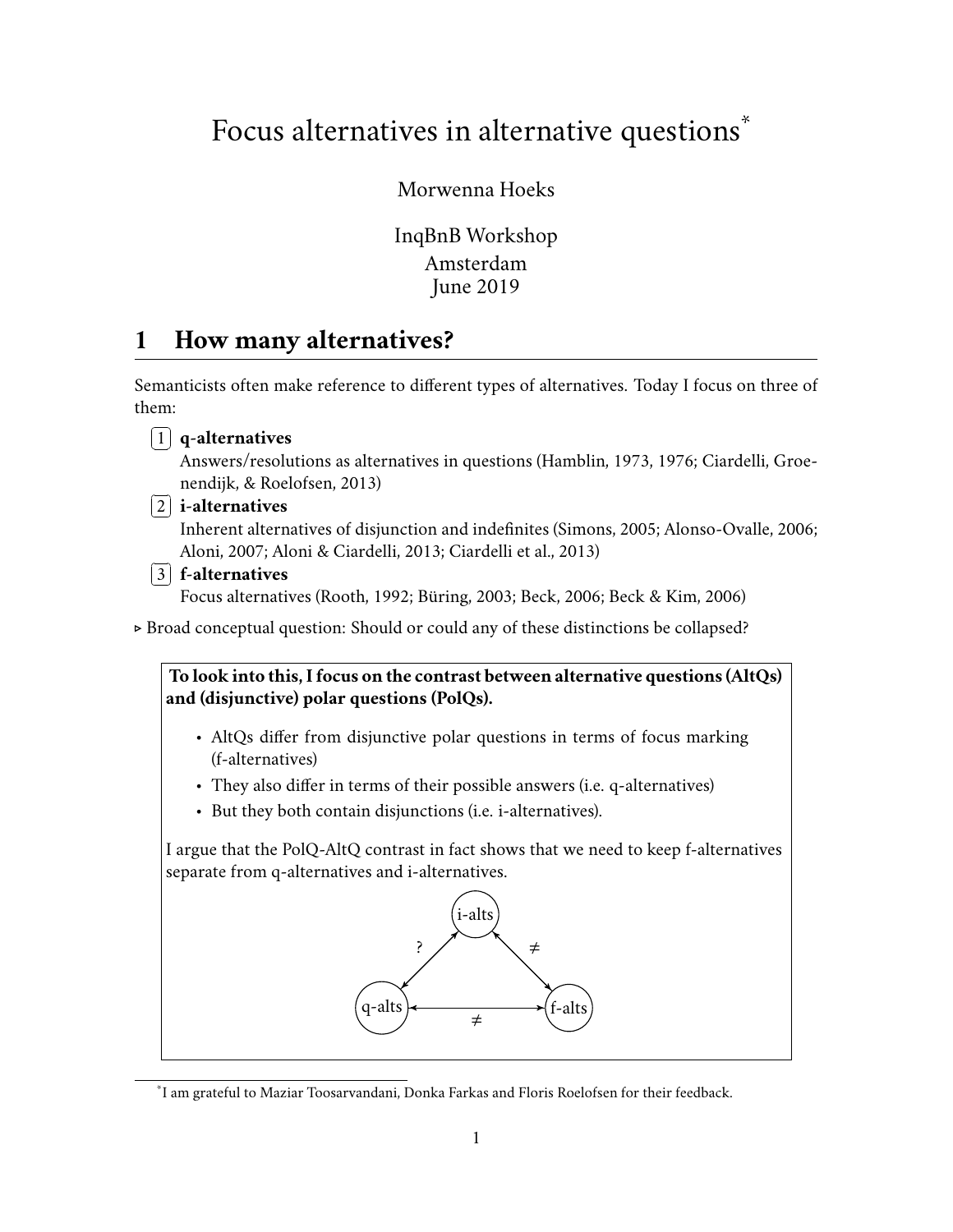# **1.1 Roadmap**

- §2 introduces the crucial contrast between AltQs and PolQs
- §3 discusses the syntactic approach and its limitations.
- §4 discusses a Roothian focus approach and its limitations.
- §5 then argues for a discourse congruence approach
- §6 concludes.

# **2 The PolQ-AltQ contrast**

Disjunctive questions are questions that contain a disjunction phrase, as in (1):

(1) Did Mary drink mineral water or lemonade?  $\angle$  PolQ,  $\angle$ AltQ

Disjunctive questions are ambiguous: the question in (1) can be interpreted as a polar question (PolQ) or as an alternative question (AltQ)—depending on how it is pronounced.

# **2.1 Prosodic differences**

- An AltQ is a question like (2a) below, where two alternatives are mentioned in the question in the form of a disjunction.
- The availability of the AltQ reading depends on intonation: it seems that both disjuncts must be pitch accented in order for it to be present (Bartels, 1999).
- The example in (1b) without pitch accents on each disjunct is interpreted as a polar question (PolQ):
	- (2) a. Did Mary drink mineral water or lemonade?  $H^*/L^*$  H- $H^*$  L-L%
		- b. Did Mary drink mineral water or lemonade?  $H^*/L^*$  H-H%

# **2.2 Interpretational differences**

Semantically, (2a) and (2b) differ from in each other in that:

- Acceptable answers to an AltQ are any of the disjuncts.
- Acceptable answers to a PolQ are either "yes" (Mary drank either water or lemonade) or "no" (Mary drank neither).
- AltQs come with an inference that exactly one of the disjuncts is true—they have both an exclusive and exhaustive flavour that is absent in PolQs.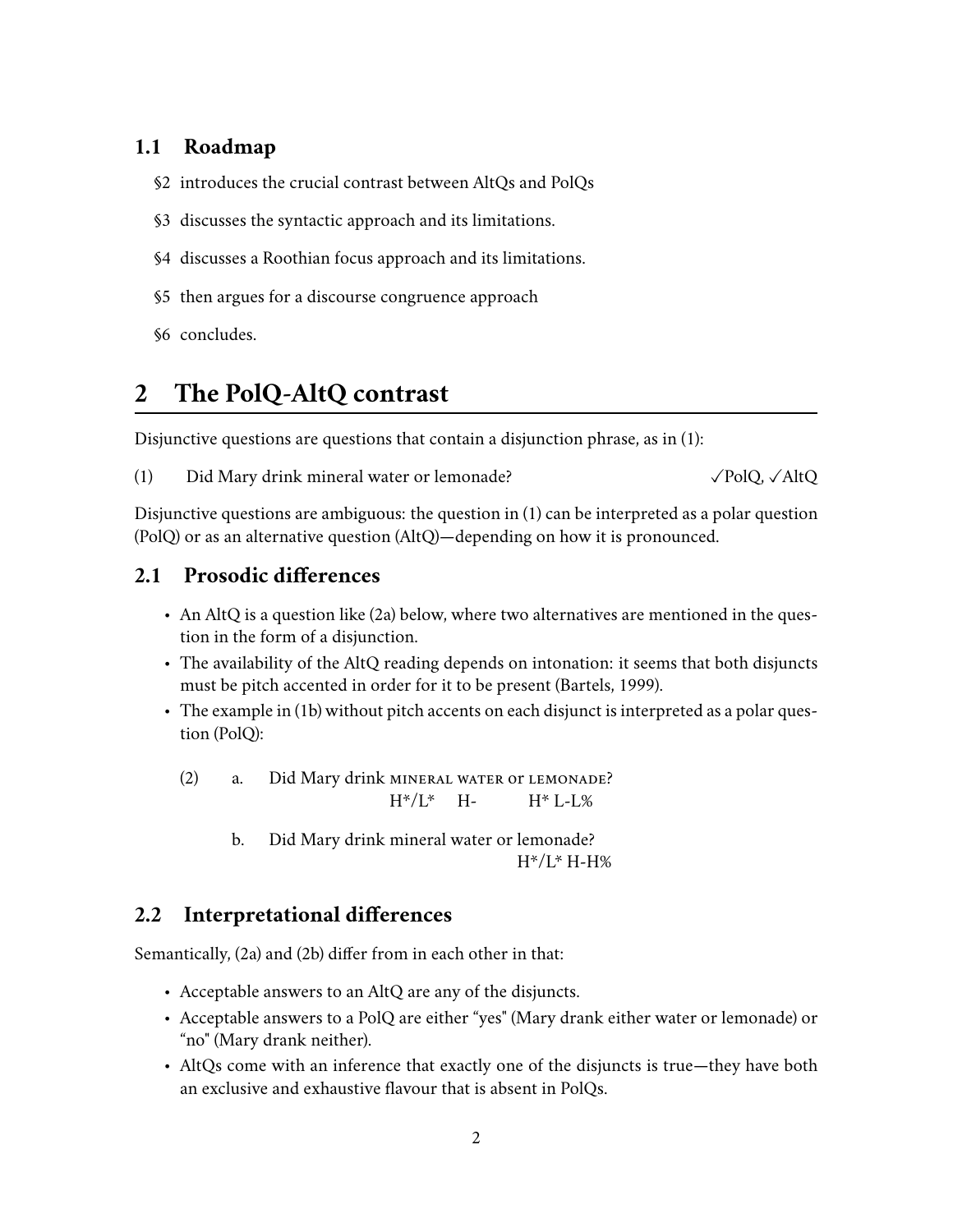

Figure 1: Interpretation of an AltQ and disjunctive PolQ respectively

. Naive question: how do these prosodic differences give rise to different interpretations?

- AltQs prosodically differ from PolQs in terms of both their boundary tone and the presence of pitch accents on the disjuncts
- I assume that the presence of pitch accents is crucial.

# **2.3 Different approaches**

#### ✄ Ļ  $\overline{a}$  $\boxed{1}$  Syntactic approach: collapsing i-alternatives with q-alternatives

- Differences in meaning of AltQs and PolQs are derived from differences in underlying syntactic structure.
- Pitch accents are a reflex of deletion: AltQs with a surface subclausal disjunction involve gapping (Farkas & Roelofsen, 2017; Han & Romero, 2004a; Uegaki, 2018).
- Disjunction introduces i-alternatives by default, which express themselves as q-alternatives in AltQs but not in PolQs due to a flattening operator at the clausal level.
- We will see that this approach is problematic for syntactic reasons.

#### ✄ Ļ  $\overline{a}$ ✁ 2 **Roothian approach: collapsing i-, f- and q-alternatives**

- Pitch accents indicate focus marking.
- The q-alternatives of an AltQ come from focus marking (Beck & Kim, 2006).
- We will also see that this assumption is problematic if we want to accunt for the effect of f-marking across different question types.

I will therefore instead argue that we need to consider a third approach (cf. Meertens, Eggers, & Romero, 2018):

#### $\sqrt{2}$  $\overline{a}$  $\overline{a}$ ✁ 3 **Discourse congruence approach: focus affects congruence conditions**

• F-alternatives are kept separate from both q-alternatives and i-alternatives.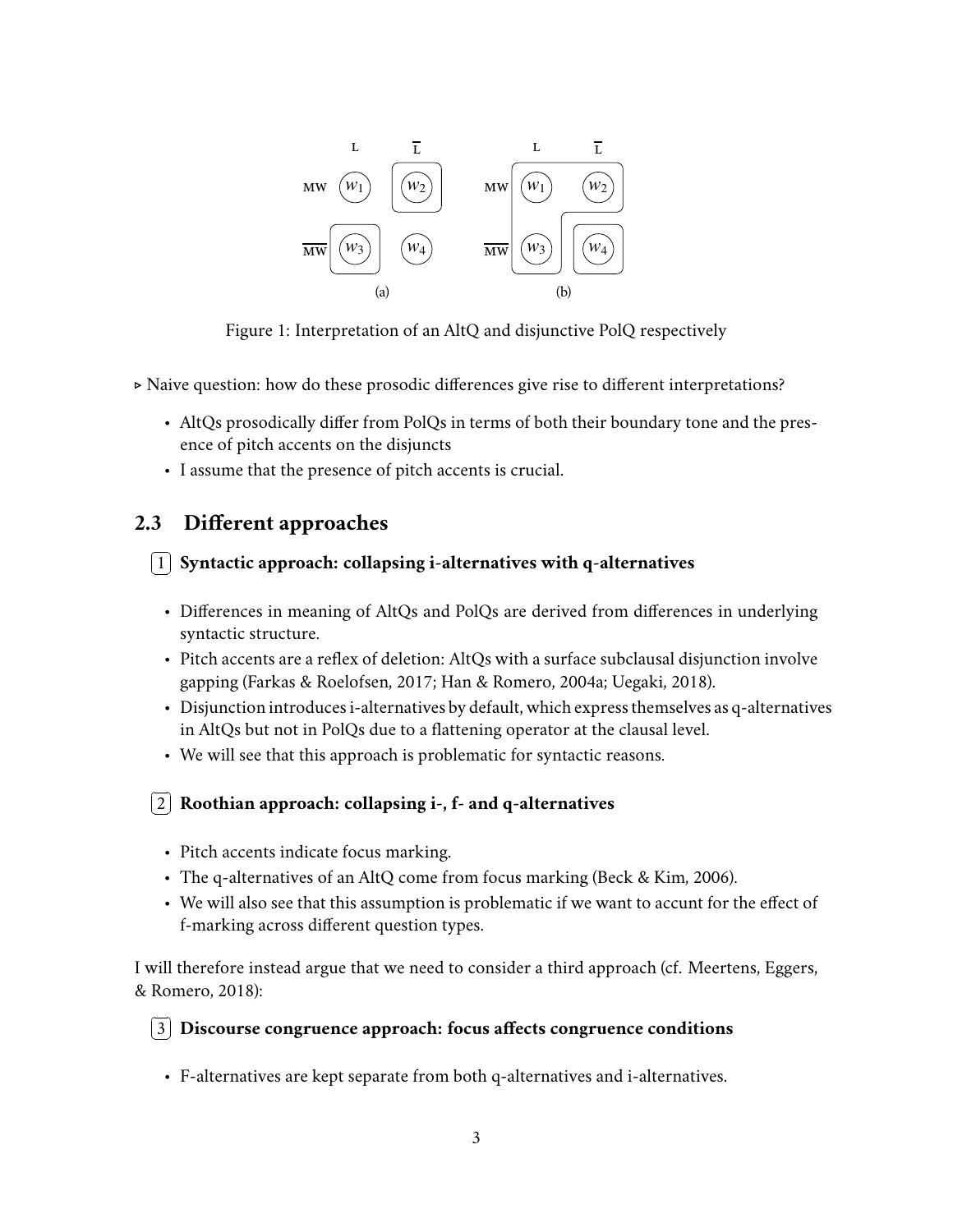- Focus marking affects the specific shape of the QUD that the utterance must be congruent to.
- Questions and their answers must be congruent to the same QUD.
- The QUD signalled by a question therefore determines congruence conditions for its answers as well.
- What it means to be a proper answer becomes a more complex notion:

☛ Answerhood conditions = resolution conditions + congruence conditions

- (3) **Answerhood conditions.** A proposition *P* is an answer to a question *Q* iff 1. *P* resolves *Q*, and
	- 2. *P* is congruent with the QUD signalled by *Q*
- PolQs and AltQs have similar resolution conditions, but have different answerhood conditions.

Below. I first go into the problems associated with the approaches in  $\lceil$  $\overline{a}$ l. ا<br>ا  $\overline{1}$  and  $\overline{1}$  $\overline{\phantom{0}}$ l.  $\vdots$  $\overline{2}$  . Then I present  $\frac{1}{2}$  a way of working out the proposal in ✂ ✁ Ě 3

# **3 Syntactic approach**

 $\searrow$ 

I-alternatives of disjunction percolate up and express themselves as q-alternatives at the matrix level in AltQs, but not in PolQs (Roelofsen, 2015; Uegaki, 2018; Han & Romero, 2004b).

 $\it q\mbox{-}alternatives = matrix$  level i-alternatives

- Disjunction as union, so a full clausal disjunctive phrase will always denote a proposition with multiple alternatives.
- Generalized to higher types:

☛

 $\searrow$ 

(4) a. 
$$
\llbracket or \rrbracket_{inq} = \lambda P_{\tau} \lambda Q_{\tau} \lambda R_{\tau 1}. P(R) \vee Q(R)
$$
  
b. 
$$
\llbracket or \rrbracket_{alt} = \lambda P_{\tau} \lambda Q_{\tau}. \{P, Q\}
$$

- Default flattening at the clausal level by a flattening operator (∃ or !):
	- (5) a.  $\mathbb{C}^{\circ}$   $\lim_{n \to \infty} \frac{1}{n} \lambda P_T \cdot \lim_{n \to \infty} P$ **b.**  $\left[\mathbb{C}^{\circ}\right]_{alt} = \lambda P_{\langle st \rangle} \lambda w \cdot \exists p \in P : P(w) = 1$

Differences in scope of the disjunction are crucial in distinguishing PolQs from AltQs. AltQs are clausal disjunctions, PolQs may only contain subclausal disjunctions (Roelofsen, 2015).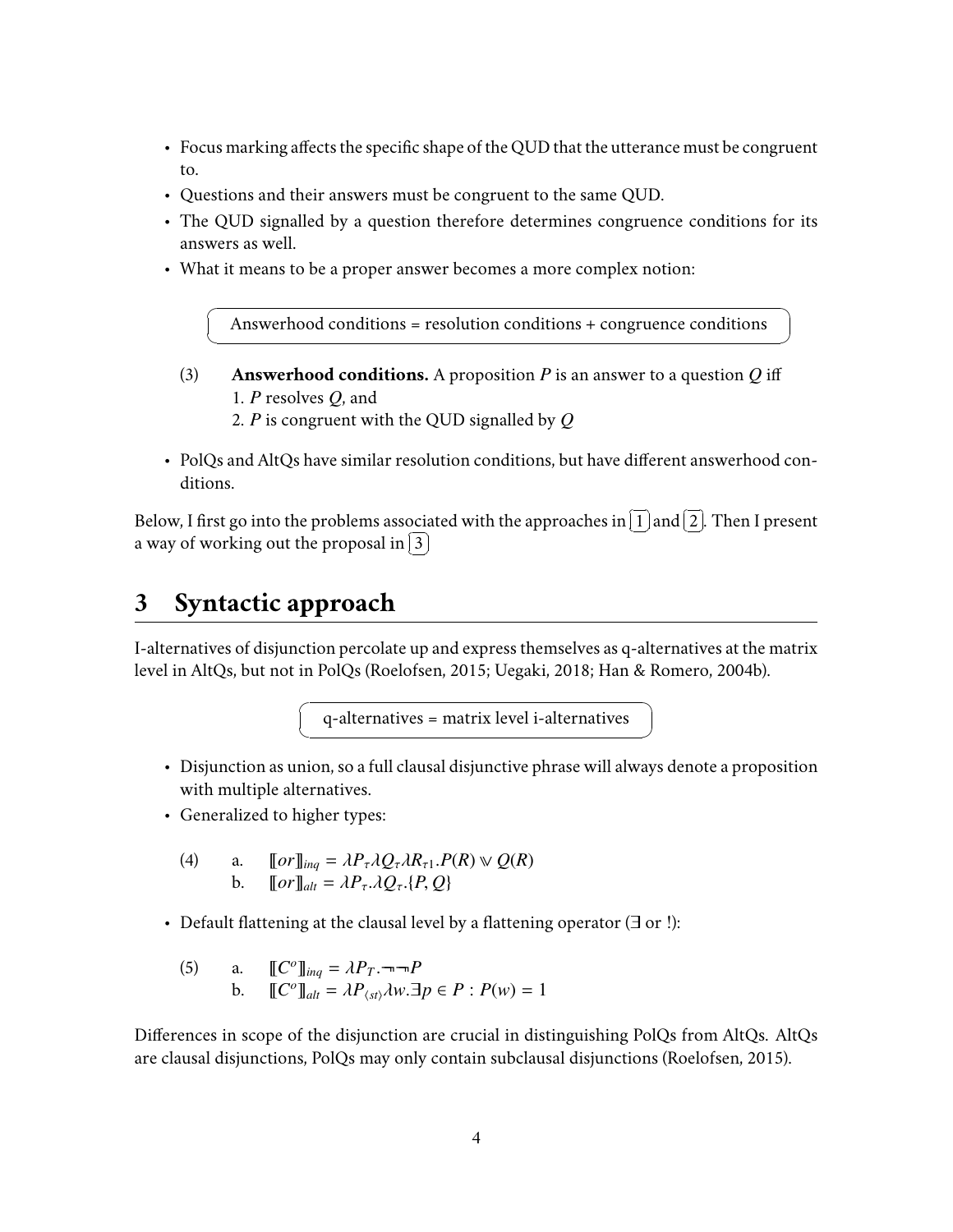

In inquisitive semantics:

(7) a. PolQ  $\rightsquigarrow$ ?!( $P \vee Q$ ) b. AltQ  $\rightsquigarrow$  *!P*  $\vee$  *!Q* 

## **3.1 Problem # 1: We still need different question operators**

• To turn (7a) into a question like in Figure 2(b), we need to assume the following operator:

$$
(8) \qquad [\![Q_{pol}]\!] = \lambda P_T \cdot ?P
$$

- *Q* in AltQs instead needs to be vacuous.
- There are several ways to approach this problem: by assuming that PolQs do not involve  $Q_{pol}$  either (cf. Biezma & Rawlins, 2015), or by assuming a question operator  $\langle ? \rangle$  that is conditional on the inquisitiveness of its prejacent (Roelofsen, 2015)

#### **3.2 Problem #2: Deletion in AltQs is not always as plausible**

- The AltQ in (9) would have the underlying structure in (9a):
	- (9) Did JOHN or MARY drink coffee?
		- a. *Qalt* [ ! [Did John drink coffee] or ! [(did) Mary drink coffee] ]
- This means that AltQs of this form (i.e. *all* AltQs with non-final disjunctions, like subject disjunctions) would always have to involve backwards gapping.
- But English seems to have a very strict ban on backwards gapping in coordinations (Hankamer, 2018):
	- (10) a.  $*I$  don't like coffee and/or Bill likes coffee.
		- b. \*Ann likes coffee and/or Bill likes tea.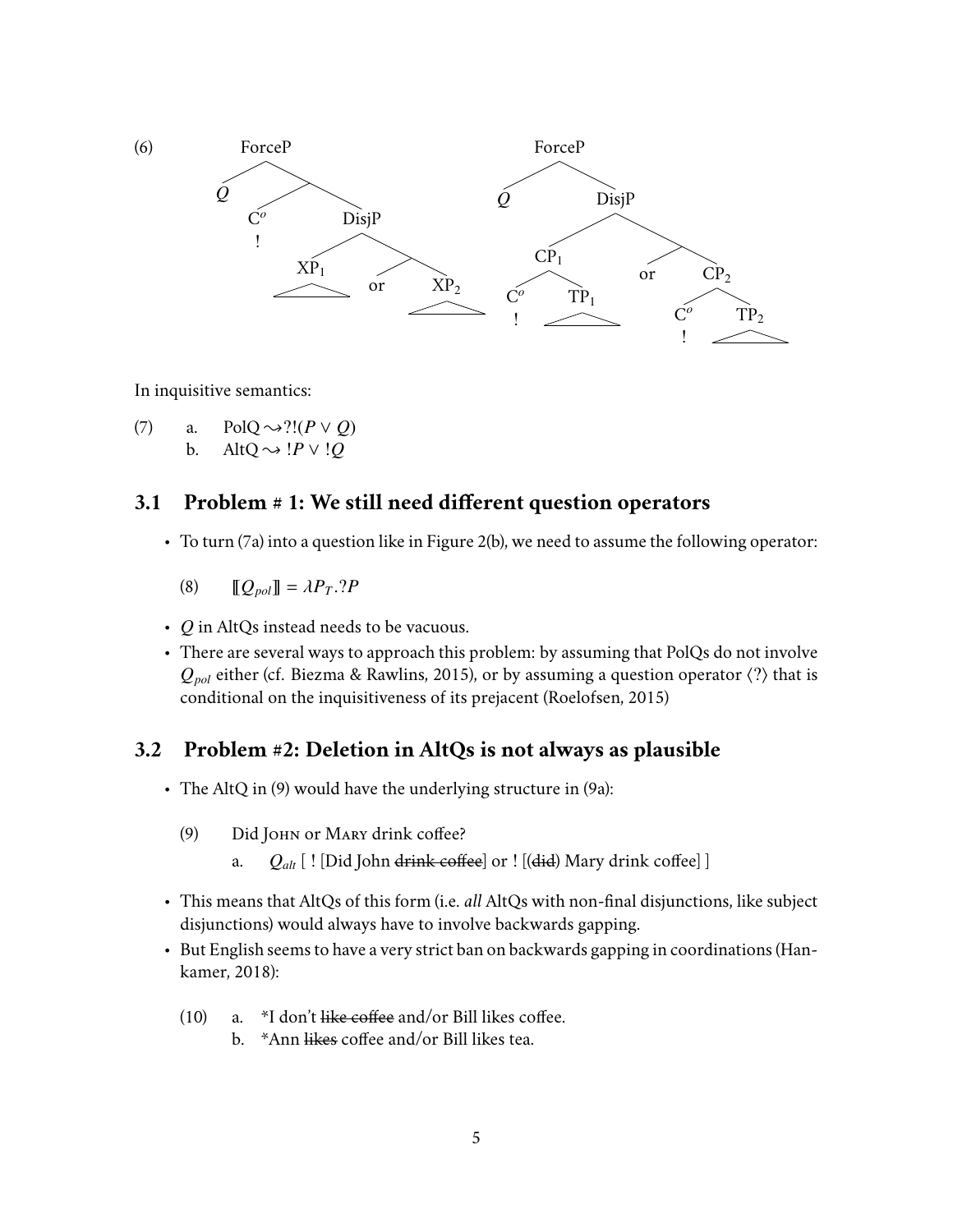#### **3.2.1 Right node raising?**

- A possible workaround: Right node raising, i.e. (9) has the following structure:
	- (11)  $Q_{alt}$  [ ! [Did John drink coffee] or ! [(did Mary drink coffee] ] [drink coffee]
- However, AltQs do not have the typical prosody that RNR constructions usually exhibit (e.g. a pause after each disjunct)
- Moreover, AltQs seem to pattern with constructions for which no RNR parse is available:
	- (12) \*[ John drank coffee] or [Mary drank coffee] ] [drank coffee]
- We know that (9) does not involve RNR as in (12), because just like VPE (as in (13)) RNR parses generally allow for 'sloppy' readings as shown in (14).
	- (13) I didn't pass my exam, but I'm sure that Hana will pass her exam.
	- (14) I didn't pass my exam, but Jonathan will pass his exam, pass his exam.
	- (15) Perhaps I will, or else Hana is definitely going to, pass her exam.
- This is impossible for AltQs like (9): (16a) cannot be interpreted as asking whether Jonathan or Hana passed their respective exams.
	- (16) #Will Jonathan or Hana, pass her *Structures for Semantics* exam?
- The AltQ in (16) instead patterns with declaratives with small disjuncts, which also do not allow for RNR:
	- (17) #Jonathan or Hana, will pass her *Structures for Semantics* exam.
- We cannot construct an RNR parse for sentence like (17) which has such small remnants (see e.g. Swingle, 1993), suggesting that such a parse is impossible for (9) too.

# **3.3 Syntax won't help us**

- In short, ellipsis approaches cannot account for the full range of AltQ constructions.
- At least for English, we cannot rely on differences in the underlying syntax of PolQs and AltO<sub>s</sub>.
- It seems that we instead have to derive these difference directly from their differences in prosody, for instance by relying on the semantics of focus.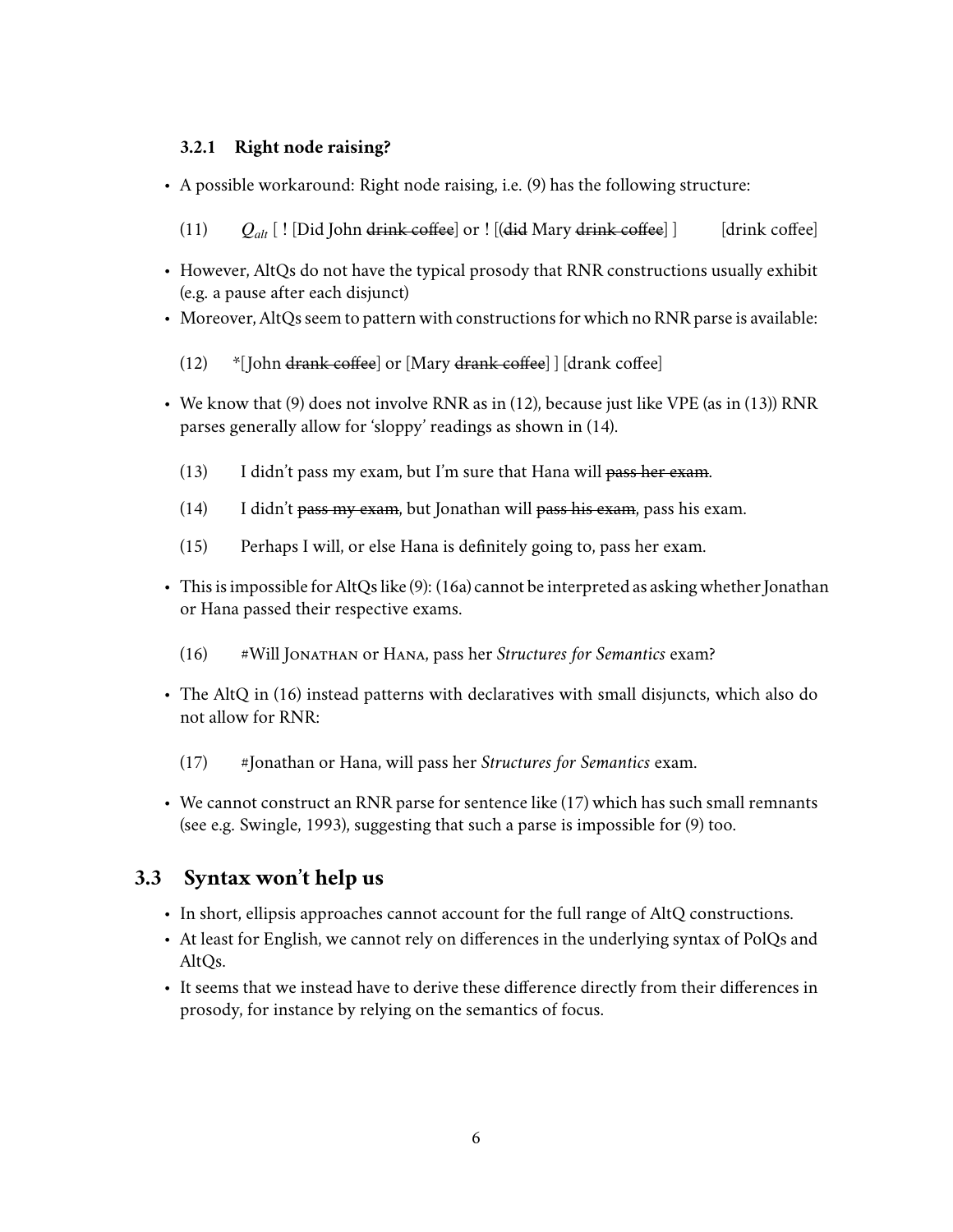# **4 Focus marking**

I therefore assume the crucial difference between a disjunctive PolQ and an AltQ to be as follows:

| (18) | a. Did Mary drink [MINERAL WATER] <sub>F</sub> or [LEMONADE] <sub>F</sub> ? | $\sqrt{\text{AltQ}} \times \text{PolQ}$ |
|------|-----------------------------------------------------------------------------|-----------------------------------------|
|      | b. Did Mary drink mineral water or lemonade?                                | $\times$ AltO $\sqrt{P}$ olO            |

Languages that mark foci in a more overt way show that the PolQ-AltQ contrast is indeed about focus (Kamali & Büring, 2011; Meertens et al., 2018):

• In Turkish, PolQs and AltQs are formed using the question particle *-mI* which attaches to the constituent in focus.

| (19) | a. | Ali iskambil oynadi mi?          |                   |
|------|----|----------------------------------|-------------------|
|      |    | Ali play cards $Q$               |                   |
|      |    | 'Did Ali play cards?'            | broad focus PolQ  |
|      | b. | $[A_{LI}]_F$ mi iskambil oynadi? |                   |
|      |    | Ali $\overline{O}$ play<br>cards |                   |
|      |    | Is Ali the one who played cards? | narrow focus PolQ |

• AltQs always involve *-mI* inside each disjunct:

| (20) |         | a. *Ali iskambil oynadi mi yoksa Beste iskambil oynadi mi                     |                   |
|------|---------|-------------------------------------------------------------------------------|-------------------|
|      |         | Ali played cards $Q$ (or) Beste played cards $Q$                              |                   |
|      |         | Intended: 'Did Ali play cards or did Beste play cards?'                       | *broad focus AltQ |
|      | $b_{1}$ | $[\text{A}_{\text{LI}}]_F$ mi (yoksa) [BESTE] <sub>F</sub> mi iskambil oynadi |                   |
|      |         | Ali $Q$ (or) Beste $Q$ played cards                                           |                   |
|      |         | 'Is it Ali or Beste who played cards?'                                        | narrow focus AltQ |

. Next question: how does focus marking in particular affect the interpretation of these questions?

# **4.1 Roothian approach**

☛

 $\searrow$ 

A second approach is to derive the interpretational differences between these questions from focus marking alone.

 $q$ -alternatives = matrix level f-alternatives

- Beck and Kim (2006) use a Roothian account of focus to account for the semantics of AltQs.
- Expressions have both an ordinary and a focus semantic value (Rooth, 1992).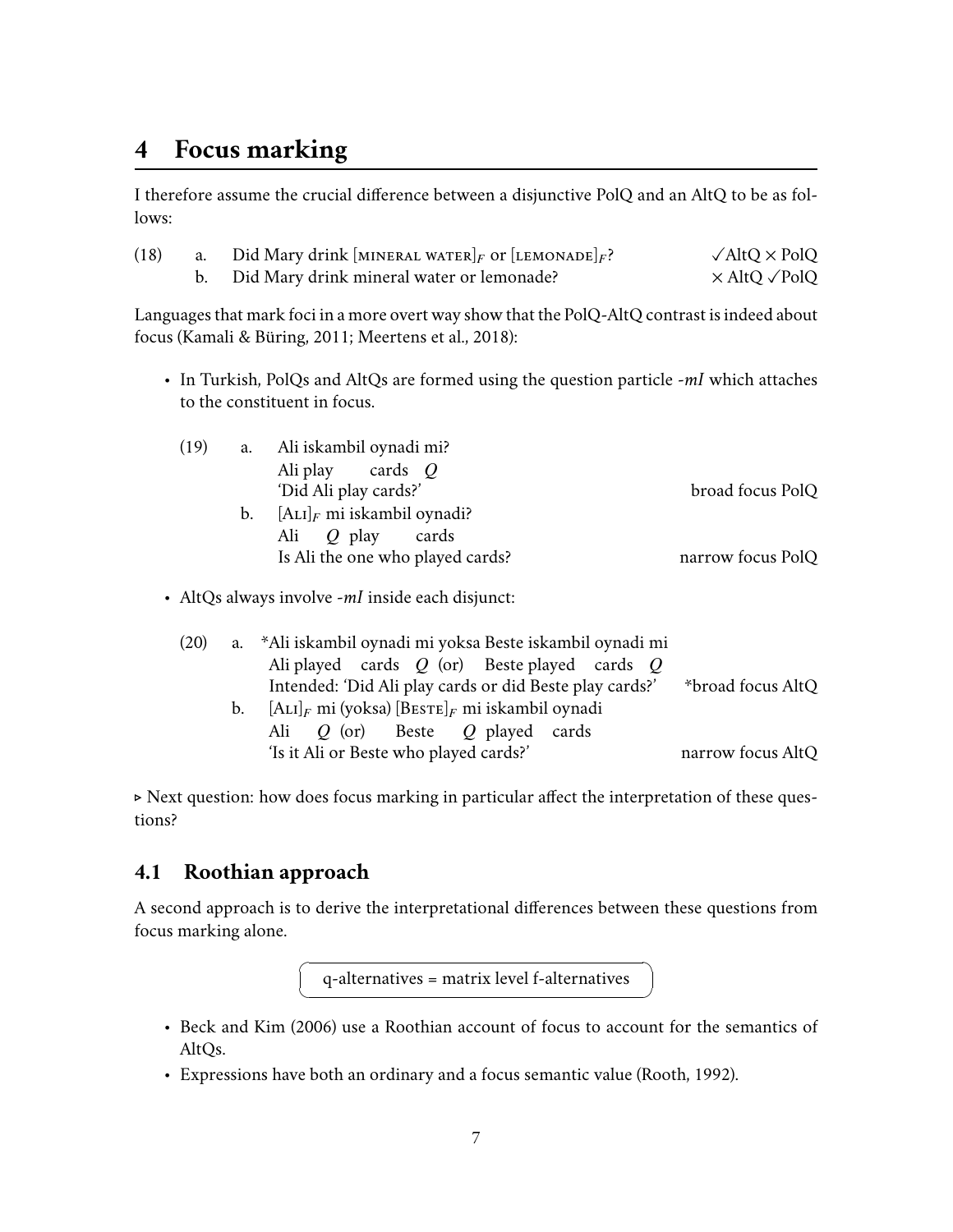• Focus marking triggers the introduction of alternatives in the focus semantic value. For instance:

(21) a. 
$$
[\![ \text{Ann}_F ]\!]^o = a
$$
  
b. 
$$
[\![ \text{Ann}_F ]\!]^f = \{x \in D_e \mid \text{human}(x) \}
$$

- In AltQs, the f-alternatives that are introduced in the f-value are pulled into the o-value by the question operator (Beck & Kim, 2006).
- For instance, the f-value and o-value of the disjunction as a whole would have to be:

(22) Does John like 
$$
[_{DisjP}
$$
 ANN or BILL]<sup>?</sup>  
a. 
$$
[[(22)_{DisjP}]^o = |\lambda P.P(a) \vee P(b)|
$$
b. 
$$
[[(22)_{DisjP}]^f = \{[[Ann]]^o, [[Bill]]^o\}
$$

- The alternatives introduced by the disjunction percolate up the tree, and get interpreted by the question operator, which is defined as in (23):
	- (23)  $\mathbb{Q}_{B\&K} \varphi \mathbb{J}^{\circ} = \mathbb{Q} \varphi \mathbb{J}$

*<sup>f</sup> Q* flips the o- and f-value of its prejacent.

• This is illustrated in (24):



Under such this account, disjunction introduces alternatives, but only in its f-value.

### **4.2 A problem: comparison to PolQs and WhQs**

- In PolQs, the presence of a disjunction should not result in the presence of q-alternatives.
- To account for this, we have two options:

#### **1. No i-alternatives without focus marking**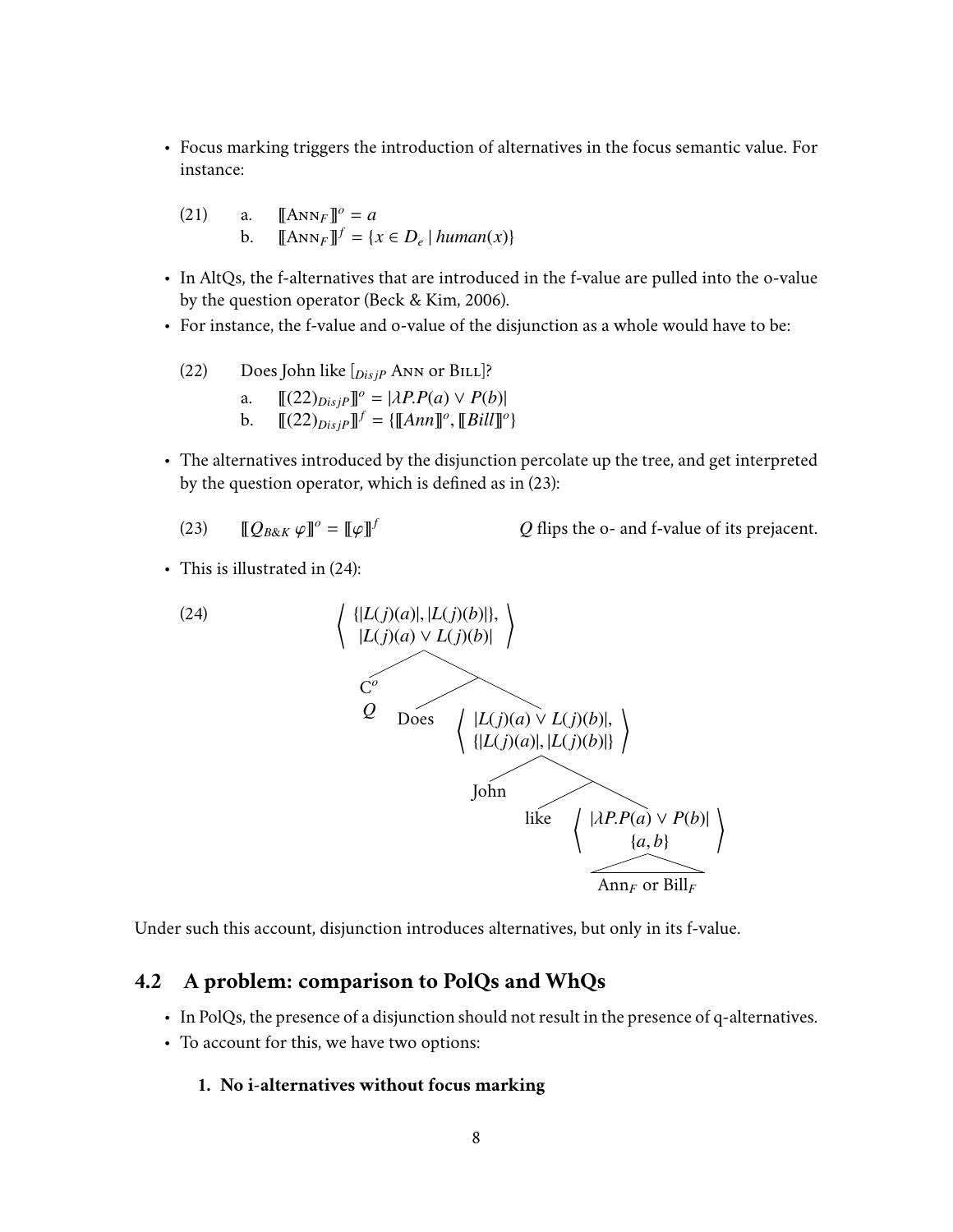- **–** Non-f-marked disjunctions don't introduce alternatives in their f-value:
	- (25) Does John like [*Dis jP* Ann or Bill]?
		- a.  $[(25)_{Disp}^{\circ}]^{\circ} = |\lambda P.P(a) \vee P(b)|$ <br>b  $[(25)_{Disp}^{\circ}]^{\circ} = [T(22)_{Disp}^{\circ}]^{\circ}$
		- b.  $\llbracket (25)_{DisjP} \rrbracket^f = \{ \llbracket (22)_{DisjP} \rrbracket^o \}$
- **–** This would allow us to adopt the same question operator as for AltQs, i.e. an operator that pulls the singleton set in the f-value into the o-value.
- **–** An additional question operator would then have to add the complement alternative.

#### **2. I-alternatives are only introduced in the f-value**

- **–** The inherent alternatives of a disjunction are only introduced in the f-value, but independently of f-marking:
	- (26) Does John like [*Dis jP* Ann or Bill]?
		- a.  $[(26)_{Disp}]\]^\circ = |\lambda P.P(a) \vee P(b)|$ <br>b  $[(26)_{Disp}]\]^\circ = [(\text{Map}]\]^\circ$
		- b.  $\mathbb{I}(26)_{DisjP} \mathbb{J}^f = \{ [\![Ann]]^o, [\![Bill]]^o \}$
- **–** The difference between PolQs and AltQs is that PolQs do not make reference to their f-value, i.e. they do not contain  $Q_{B\&K}$ .
- **–** Again, PolQs would have to contain a question operator *Qpol*, but under this approach this operator appears *instead of Q<sup>B</sup>*&*<sup>K</sup>*.

In short, to account for the lack of alternatives in PolQs, we would have to assume that somehow i-alternatives are f-alternatives.

#### **4.3** Why i-alts  $\neq$  f-alts

Under either approach, i-alternatives are only available in the presence of f-marking on each disjunct. This makes several incorrect predictions.

- We predict free choice readings or simplification readings become unavailable without contrastive prosody.
- No relevant difference between the (a) and (b) examples:
	- (27) a. If Hana or Jonathan came to the party, it would be fun
		- b. If HANA or JONATHAN came to the party, it would be fun
	- (28) a. You may have cake or ice-cream
		- b. You may have cake or ice-cream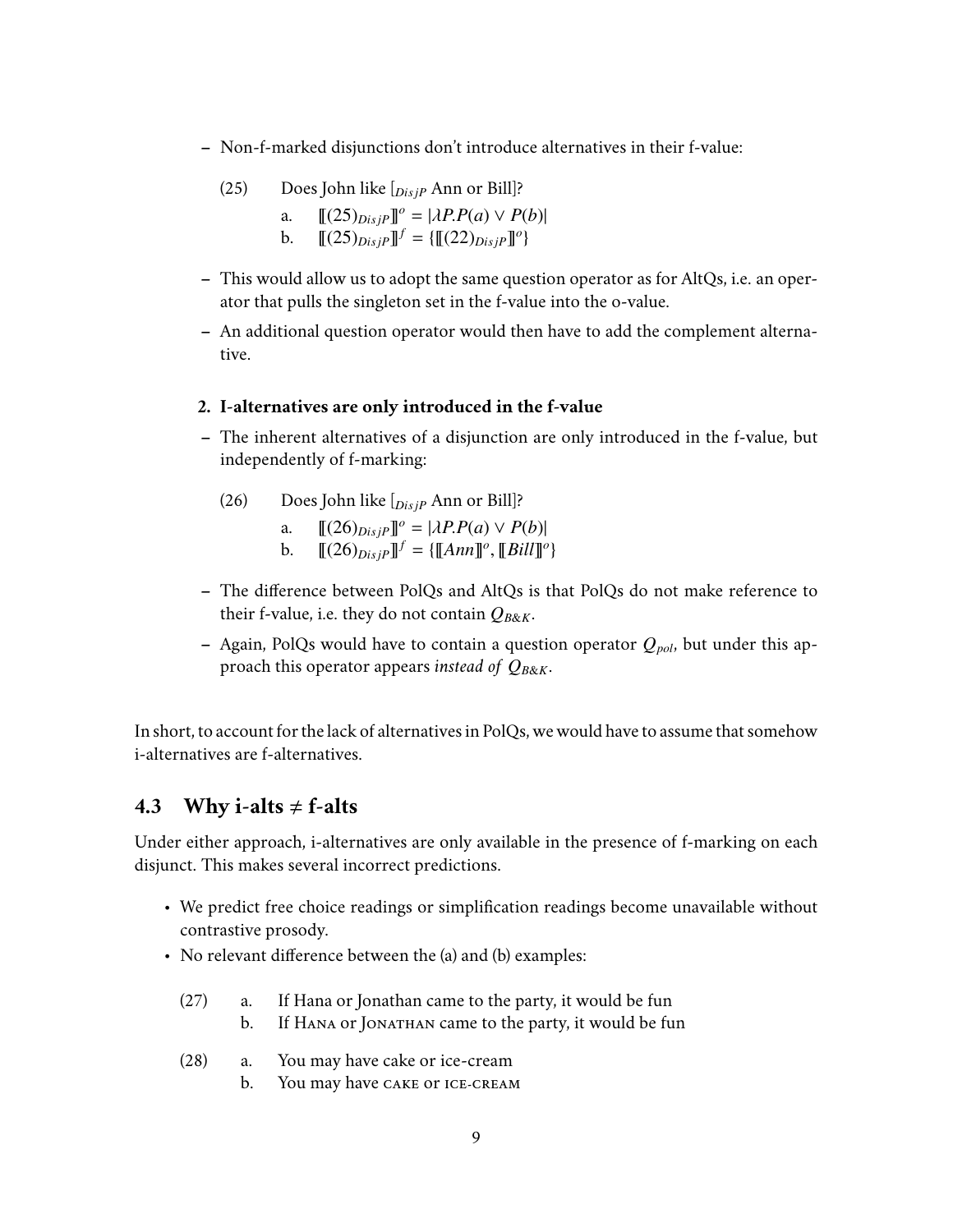## **4.4 Why q-alts**  $\neq$  **f-alts**

- This approach makes incorrect predictions for PolQs with f-marking outside the of the disjunction:
	- (29) Did John like Ann or Bill?
- If the presence of f-marking is linked to the presence of  $Q_{B\&K}$ , this question ends up being equivalent to a wh-question, i.e. *Who liked Ann or Bill?*
- The pitch accent on *John* seems to signal something about the overarching structure of the discourse instead.
- This is generally the case, even in simple PolQs:
	- (30) Does Jonathan like to play foosball? L\*H H-H%
- F-alternatives in (30) should not enter the denotation of this question: we would end up with a wh-question meaning.
- Instead, in (30), prominence on *Jonathan* is often referred to as a contrastive topic.
- Intuitively, it signals that there are *parallel questions* that could be asked as well:



• The same can be said about f-marking in WhQs:

(31) Who does Ionathan like to play foosball with? L\*H

• Prosodically however, *Jonathan* is pronounced in a very similar way as the first disjunct of an AltQ:

(32) Does Jonathan like to play foosball, or Dean? L\*H H\*L-L%

• If we thus take the idea seriously that f-marking in PolQs and WhQs signals the presence of parallel questions, a uniform account of f-marking would lead us to conclude that f-marking in AltQs has the same effect.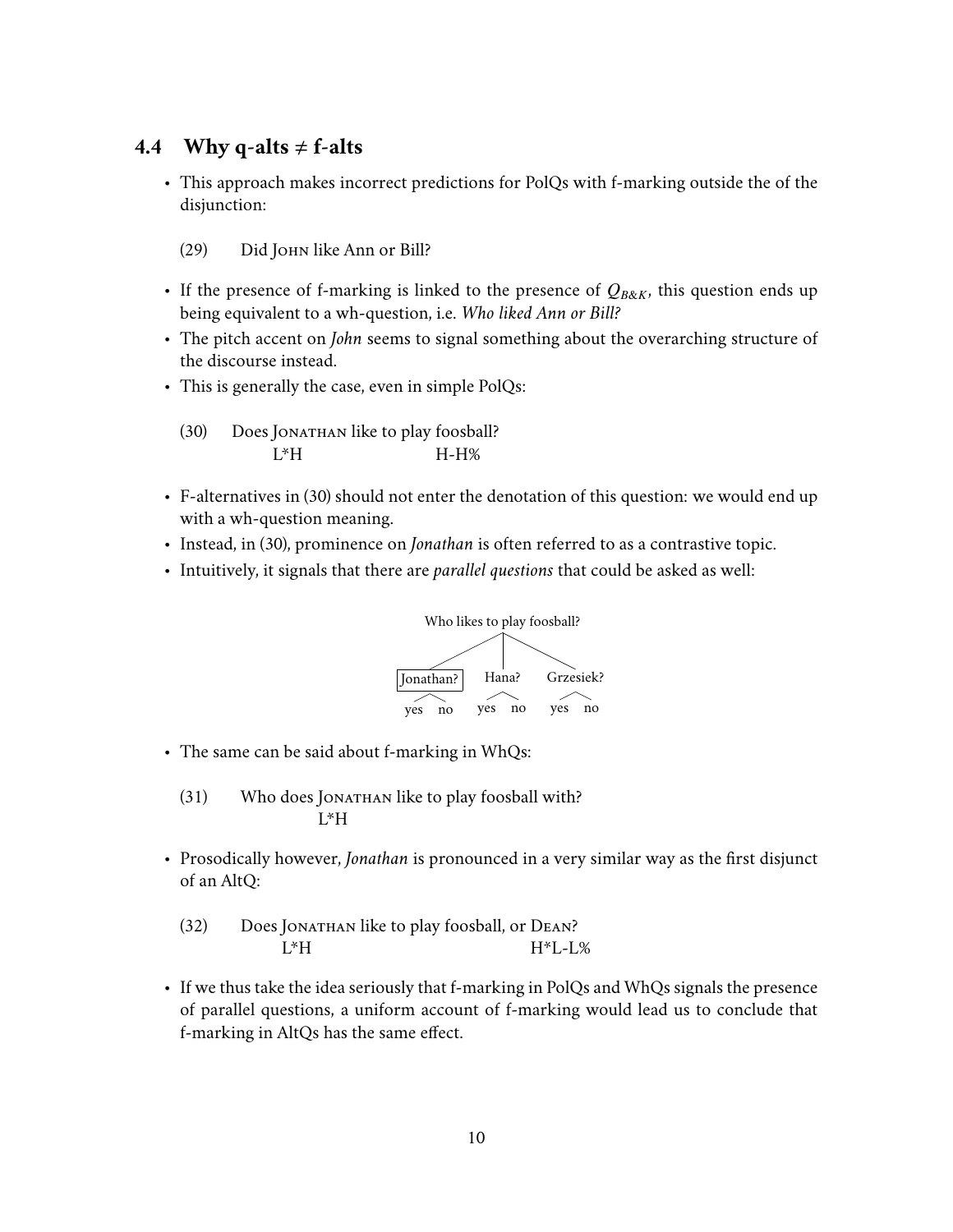#### **The dilemma**

- Relying on differences in the underlying syntax to account for the interpretational differences between PolQs and AltQs won't work.
- We therefore need to make reference to the semantics of focus to account for the interpretation of AltQs: the alternatives in AltQs would have to be introduced via f-marking.
- On the one hand, disjunctive i-alternatives should not be equated to falternatives: we need the introduction of i-alternatives even in the absence of f-marking.
- On the other hand, deriving the alternatives of AltQs from f-alts directly would require a crucially different effect of f-marking in non-AltQs: f-alts should never enter into the denotation of PolQs and WhQs.
- Instead, f-marking in PolQs and WhQs signals how these questions are substrategies to resolve a higher level QUD.



A uniform treatment of the effect of f-marking across different types of questions seems desirable, but such an account crucially cannot equate i-alts to f-alts.

- The goal of the final section is to explore to what extent we can think of the effect of f-marking in AltQs and other questions in a uniform way.
- I will do so by thinking of f-marking in questions as contrastive topic marking.

# **5 Discourse congruence approach**

In this section:

- I will first look into the effect of focus marking in PolQs in more detail.
- I will show how the mechanism that derives the meaning of ct-declaratives can be applied to PolQs and WhQs with f-marking to derive their discourse effects as well.
- I will then extend this to AltQs and show that the same mechanism derives the correct discourse effects of these questions too.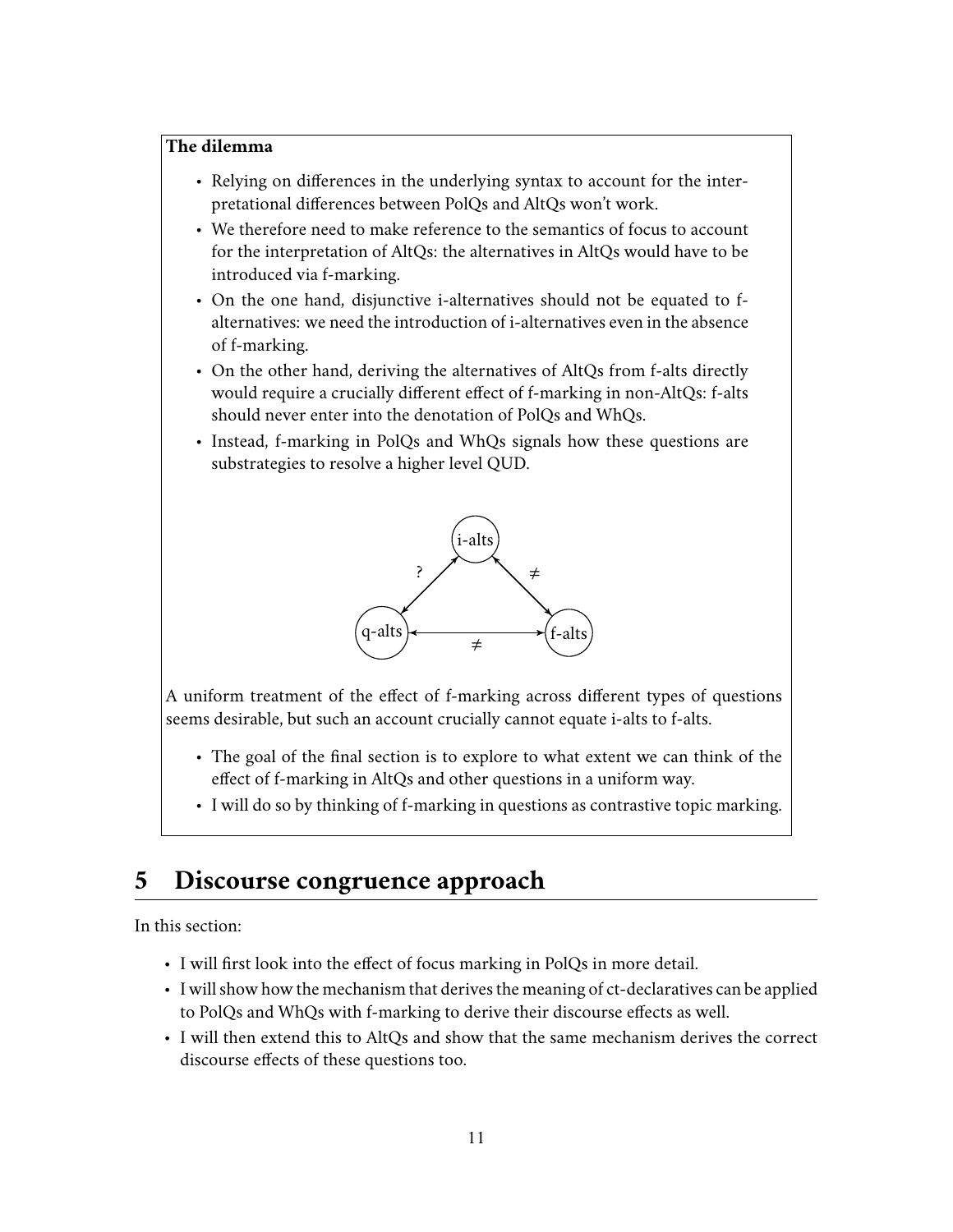• Finally, I will show that we can derive the correct answerhood conditions for AltQs by imposing congruence conditions between the QUD invoked by a question and its answers.

### **5.1 Focus and congruence**

Focus in (33b) triggers the presence of f-alternatives in the f-value of this expression:

(33) a. A: Who ate the beans? b. B:  $F_{RED_F}$  did.

(34)  $[[(33b)]]^{f} = {x \text{ ate the beans} : x \in \text{People}} = "Who ate the beans"$ 

The effect of f-marking is that it presupposes that the context contains a salient antecedent which has the form of a question:

• We assume that ∼-operator takes wide scope:

 $\sim$ [FRED<sub>F</sub> did]

- This operator is responsible for the presupposition that there is a salient question *Q* ⊆  $\overline{\mathbb{I}}(34b)\overline{\mathbb{I}^f}$ . We assume (Rooth, 1992):
	- (36)  $\mathbb{I} \sim \varphi \mathbb{I}$  presupposes that the context contains a salient question  $Q \subseteq \llbracket \varphi \rrbracket^f$

In (33) this condition is met because there is indeed such an antecedent, i.e. the preceding question *Who ate the beans*.

### **5.2 What are contrastive topics?**

In declaratives, ct-marking usually occurs together with f-marking:

(37) A: Who ate what?

B: FRED<sub>CT</sub> ate the BEANS<sub>F</sub>

In Büring (2015), it is argued that this combination of ct- and f-marking informally signals that the discourse has the following structure:

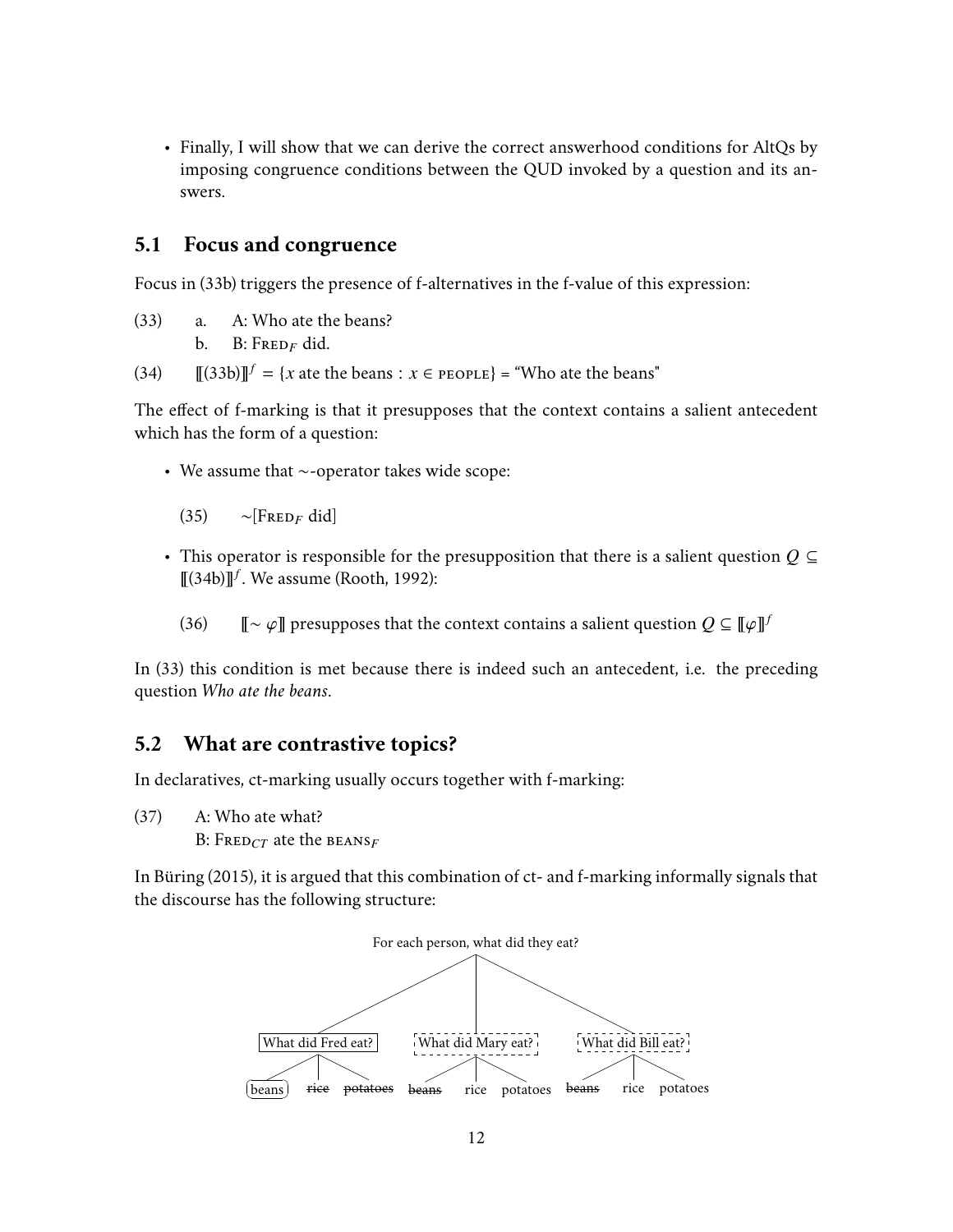- The question that this statement directly addresses is *What did Fred eat* (as indicated by the square box)
- The answer to this question is *(only) beans* (in box with round corners)
- There is at least one question parallel to the question *What did Fred eat* (dashed squares)
- This question has to be "independent from *What did Fred eat*" meaning that is has an answer that is different than *beans* (strike-through).

In Büring (2015), this is informally captured by the following congruence constraint:

#### (38) **Contrastive topic congruence:**

An utterance U with CT-marking answers a question within a strategy containing  $\geq 2$ questions from the set  $[$   $U$   $]$   $^{ct}$ .

- The assumption is that f-values denote sets of propositions, i.e. questions, while ct-values denote sets of questions.
- In (38),  $[*U*]]<sup>ct</sup>$  therefore denotes a set of questions.

To derive this effect of ct-marking, I follow Constant (2016) and Wagner (2014) in assuming a more fine-grained focus value in which alternatives can be nested sets.

- Foci trigger alternatives: sets of propositions.
- Contrastive topics trigger a nested focus structure: they generate a set of alternatives which consists of sets of propositions (i.e. questions)
- For simplicity I won't treat ct-values as distinct from f-values: contrastive topics will simply be trigger an f-value which is a set of questions:

#### (39) **f-value calculation**

- a. Replace f-marked phrases with variables  $\rightarrow$  a question
- b. Replace ct-marked phrases with variables  $\rightarrow$  a set of questions



- The alternatives introduced by the f-marking feed into the alternatives triggered by the ct-marking
- For the example in (37) above, ct- and f-marking together will provide the following f-value: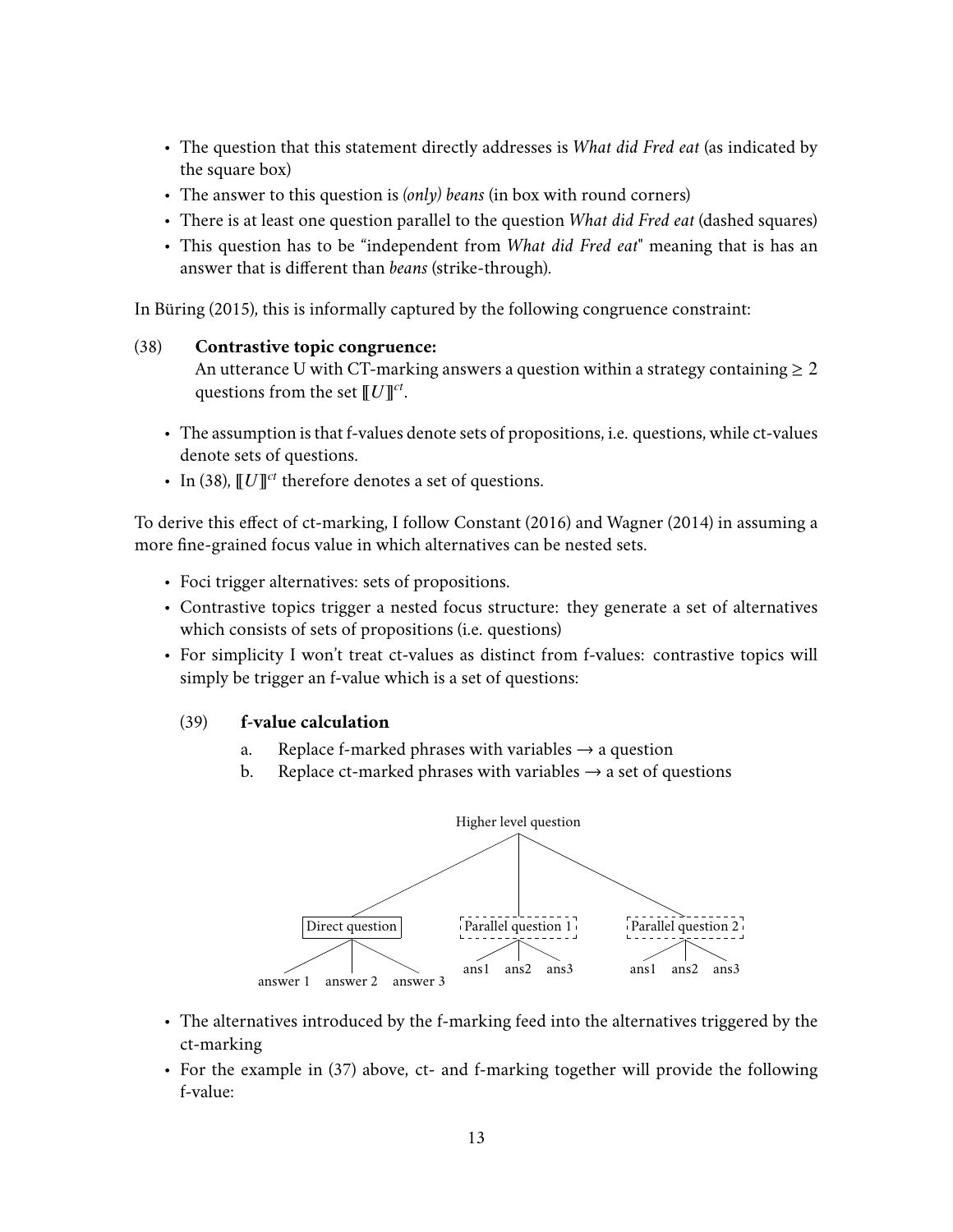- $(40)$   $[[(37)]^f = {[{|}y \text{ ate } x| : x \in \text{room}} : y \in \text{people}$
- We can derive this set of questions compositionally assuming a standard semantics for focus augmented with contrastive topic abstraction (Constant, 2014):



- (42) a.  $\llbracket CT-\lambda_i.\varphi \rrbracket_g^o = \lambda x. \llbracket \varphi \rrbracket_{g[i \to x]}^o$ **b**.  $\llbracket CT-\lambda_i.\varphi \rrbracket_g^f = \{\lambda x. \llbracket \varphi \rrbracket_g^f\}$  $\frac{f}{g[i\rightarrow x]}\}$
- Instead of presupposing a question, ∼ then presupposes a set of parallel questions.
- I will refer to this sorted question antecedent as the QUD as it represents a strategy of answering a question (Büring, 2003).
- We therefore get the following (Meertens et al., 2018):
	- (43)  $\mathbb{I} \sim \varphi \mathbb{I}$  presupposes that the context contains a salient antecedent  $QUD \subseteq \llbracket \varphi \rrbracket^f$
- To account for focus exhaustivity and "independence" inferences of contrastive topics, I assume that both ct- and f-marking comes with a uniqueness presupposition:
	- $(44)$  FRED<sub>CT</sub> ate the BEANS<sub>F</sub>
		- a. Presupposes:  $\exists_1 x$ . Fred ate *x* b. Presupposes:  $\exists_1 x. x$  ate beans
		- Presupposes:  $\exists_1 x. x$  ate beans

## **5.3 Foci in questions are contrastive topics**

I will extend the above to questions, analyzing the prominence on *Fred* in both (45a) and (45b) as a contrastive topic:

- (45) a. And what about Fred—what did  $F_{REDCT}$  eat?
	- b. And what about Fred—did FRED<sub>CT</sub> eat the beans?
	- It signals that there is an alternative to Fred of whom we can ask the same question (Büring, 2015; Constant, 2014).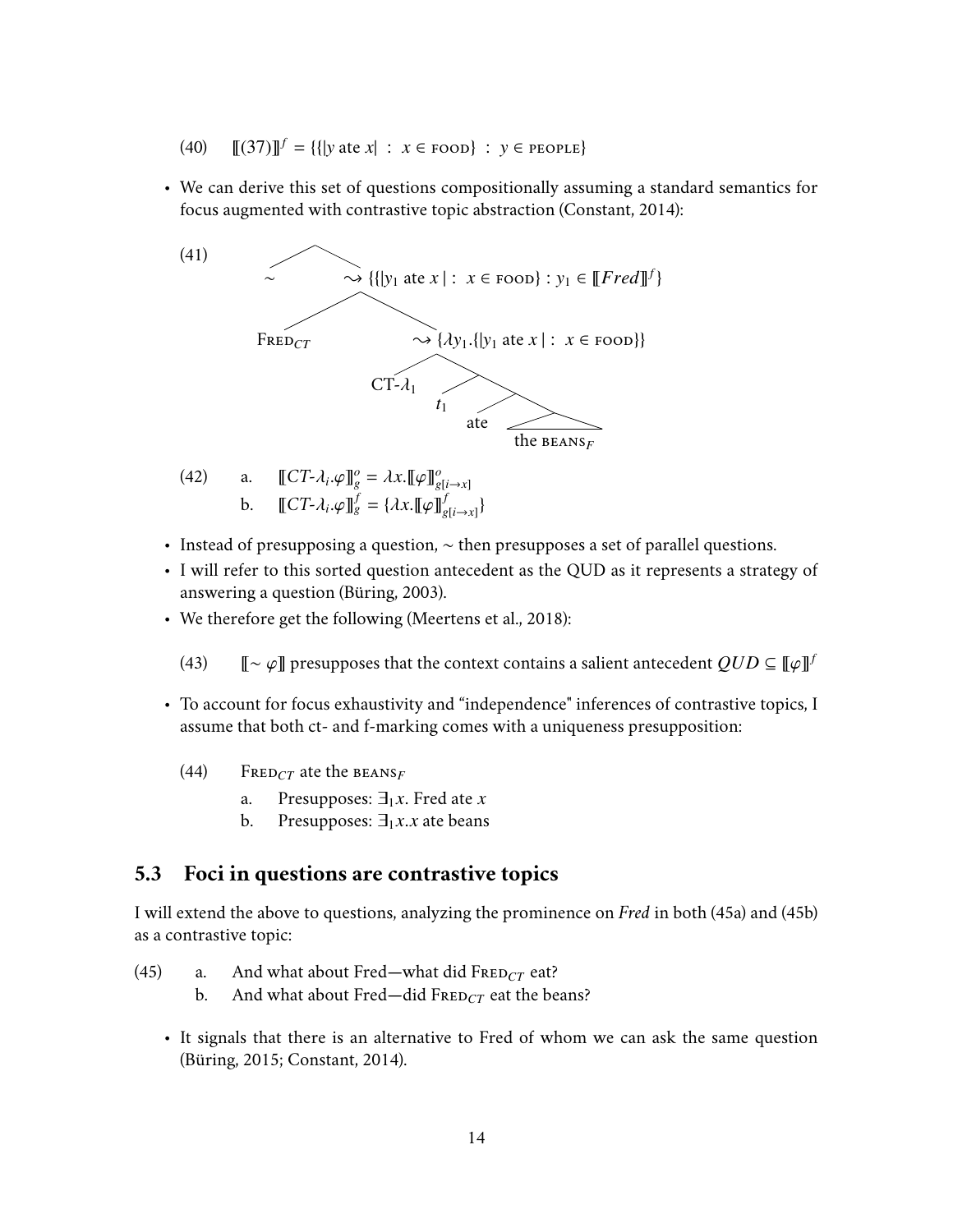- I argue that here too, ct-marking creates a nested set of alternatives, similar to the one for ct-f declaratives.
- It does so by making use of the q-alternatives of the wh-question in (45b) and of the polar question in (45a).

#### **5.3.1 Contrastive topics in WhQs**

Because f-alternatives to *beans* are the same as the alternatives introduced by the wh-item *what*, we get the same f-value as for the ct-f example above:

(46) 
$$
[[45a]]^{f} = \{ [y \text{ ate } x] : x \in \text{room} \} : y \in \text{people} \}
$$

Schematically this looks like the following d-tree:



Again, we then interpret ∼ taking widest scope:

(48) 
$$
\sim
$$
 [What did  $\text{FRED}_{CT} \text{ eat}]_{CP}$   
Presupposes:  $QUD \subseteq [[CP]]^f$ ,  
i.e.  $QUD \subseteq \{ \{ |x \text{ ate } y | : y \in \text{room} \} : x \in \text{PCPLE} \}$ 

#### **5.3.2 Contrastive topics in PolQs**

For the PolQ in (45b) we follow the same recipe, so we get:

(49)  $[[(45b)]]^{f} = { { | x \text{ eat the beans} |, |¬x \text{ eat the beans} | } : x \in \text{PCPLE} }$ 

Due to presuppositions triggered by ct-marking, this ends up looking like the d-tree below:



We then interpret  $\sim$  taking widest scope: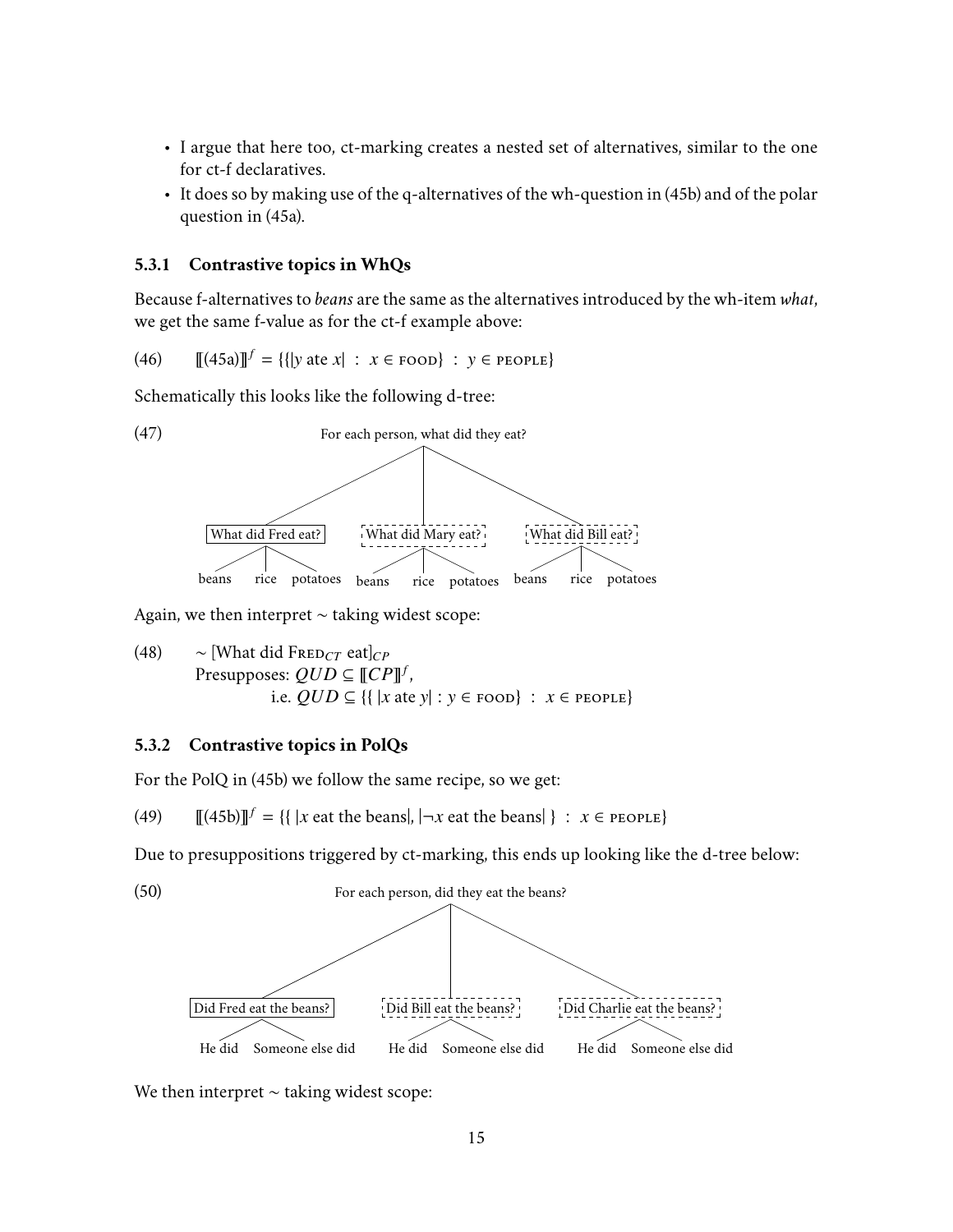(51)  $∼$  [Did FRED<sub>*CT*</sub> eat the beans]<sub>*CP*</sub>

 $\text{Presupposes: } QUD \subseteq \llbracket \text{CP} \rrbracket^f$ ,

i.e.  $QUD \subseteq \{ \{ |x \text{ eat the beans}|, |¬x \text{ eat the beans}| \} : x \in \text{PCPLE} \}$ 

#### **5.4 Answer congruence**

Answers to (45b) and (45a) respectively could be:

- (52) a. A: And what about Fred—what did  $F_{REDCT}$  eat? B: he ate the **BEANS**<sub>F</sub>
	- b. A: And what about Fred—did  $F_{REDCT}$  eat the beans? B: Yes, he did.
	- In (52a) and (52b), we see that the o-value of the answer is a member of the o-value of the question.
	- Moreover, we also see that the o-value of the answer resolves a member in the f-value of the question:
		- (53) a.  $[[(52a-A)]]^\circ \in \alpha$  for some  $\alpha \in [[(52a-B)]]^\circ$ <br>*i* e [Fred ate the beans]  $\in$  [[Fred ate x] : **a** , i.e. |Fred ate the beans| ∈ {|Fred ate*x*| : *x* ∈ FOOD}
			- b.  $[[(52b-A)]]^\circ \in \alpha$  for some  $\alpha \in [[(52b-B)]]^\circ$ <br>*i* e lEred ate the beansl  $\in$  lEred ate the h , i.e. |Fred ate the beans|  $\in$  {|Fred ate the beans|,  $|\neg$ Fred ate the beans|}

This is perhaps remniscent of Büring's original ct-congruence condition, repeated here in (54) below:

#### (54) **Contrastive topic congruence:**

An utterance U with CT-marking answers a question within a strategy containing  $\geq 2$ questions from the set  $[$   $U$   $]$   $^{ct}$ .

Perhaps we can therefore make the following generalization:

- (55) a. **Resolution condition:** an answer  $\varphi$  is a resolution to a question  $\psi$  iff  $[\![\varphi]\!]^\circ \subseteq \alpha$  for some  $\alpha \in [\![\psi]\!]^\circ$ for some  $\alpha \in [\![\psi]\!]^o$ <br>**Congruence condition** 
	- b. **Congruence condition:** an answer  $\varphi$  is congruent to a question  $\psi$  with ct-marking iff  $\varphi$  resolves some  $Q \in QUD_{\psi}$

Here  $QUD_\psi$  is that salient discourse antecedent s.t.  $QUD_\psi \subseteq [\![\psi]\!]^f.$ 

Intuitively, this means that an answer to a question with ct-marking has to resolve a substrategy to the overall strategy the question presupposes.

- For AltQs, I will then argue that in order to meet the congruence condition, we need to give an answer that is not a least informative resolution.
- To see how this works, we first need to add one more ingredient.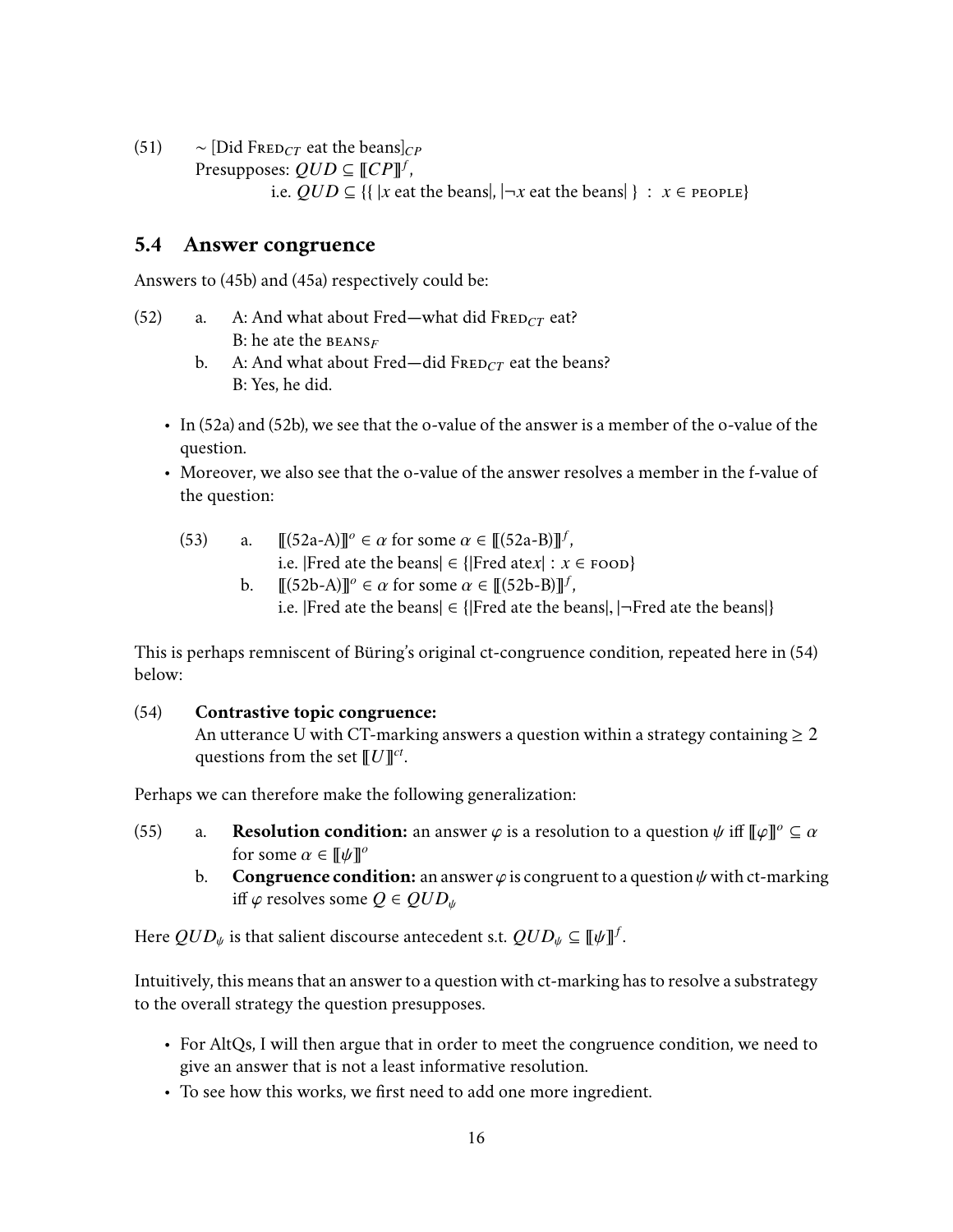## **5.5 An additional ingredient: closed contrastive topics**

Ct-f sentences can also be given in the form of a list, in which multiple parallel questions are addressed in turn:

(56) FRED<sub>CT</sub> ate the BEANS<sub>F</sub>, MARY<sub>CT</sub> ate the RICE<sub>F</sub>...

When the accent on the final CT is falling, the inference that there is a parallel question beyond the ones already mentioned seems to disappear:

- (57) FRED<sub>CT</sub> ate the BEANS<sub>F</sub> and MARY<sub>CT</sub> ate the RICE<sub>F</sub>.  $\rightarrow$  No one else ate anything else
	- This statement now addresses two questions directly: *What did Fred eat?* and *What did Mary eat*.
	- It does so in answering them with *(only) beans* and *(only) rice* respectively.
	- The falling accent on the final CT marks that no one else ate anything: there is no other individual *x* of which we can ask *What did x eat?*



This can be derived by assuming that:

- Closed CT-marking indicates the right edge of a closed list:<sup>1</sup>
	- (58) [FRED] $_{CT}$  ate the BEANS<sub>F</sub> and [MARY] $_{CT}$ ]<sub>closed</sub> ate the RICE<sub>F</sub>
- The alternatives introduced by contrastive topic marking are restricted to only those in the list (Meertens et al., 2018):
	- (59) {{*y* ate *x* | *x* ∈ FOOD} | *y* ∈ PEOPLE<sub>f,m</sub>}
- both ct- and f-marking is associated with uniqueness presuppositions again:
	- (60)  $(58) \rightarrow$  it is Fred who ate only the beans and it is Mary who ate only the rice.

<sup>1</sup>This means that I assume list closure to be signalled by falling *pitch accents*, not a falling *boundary tone*—contra many proposals in the literature (cf. Biezma, 2009; Zimmermann, 2000 a.o.)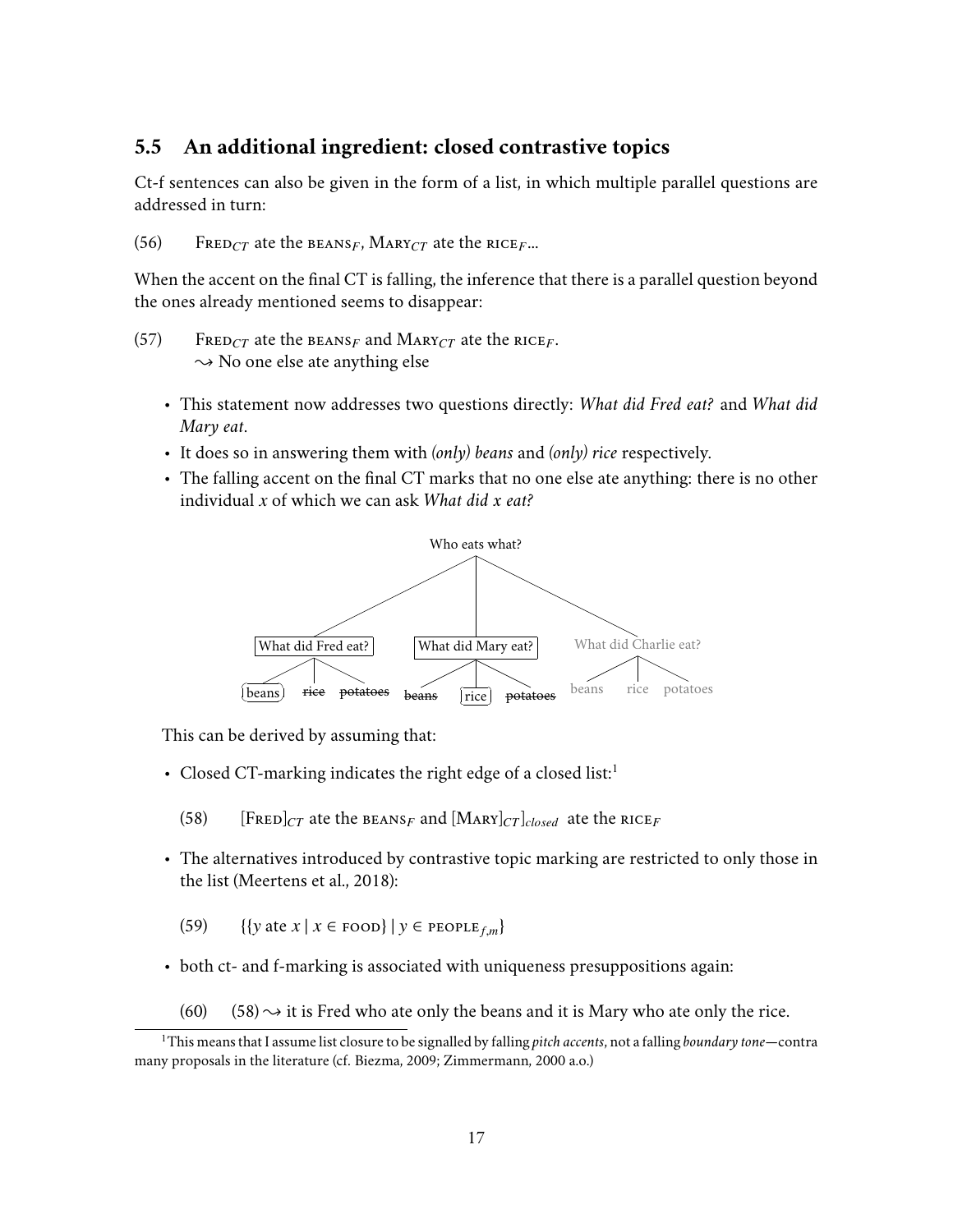## **5.6 Back to AltQs**

I now assume that AltQs involve closed ct-marking as well:

(61) Did FRED<sub>CT</sub> or MARY<sub>CT</sub> eat the beans?

- Again a nested f-value is built by making use of ct-abstraction.
- In particular, I assume the following underlying structure for AltQs:



- Perhaps this has the additional advantage that it correctly predicts AltQs are sensitive to island constraints (Han & Romero, 2004b; Larson, 1985):
	- (63) \*Did Bill believe the claim that John RESIGNED OF RETIRED?

This means that the discourse structure is signalled to be as follows:

- There are two questions that are being addressed in turn: *Did Fred ate the beans?* and *Did Mary eat the beans?*
- There is no other relevant individual of whom we can ask a parallel question.



• Because of list closure and the existential presupposition triggered by ct-marking then gives us: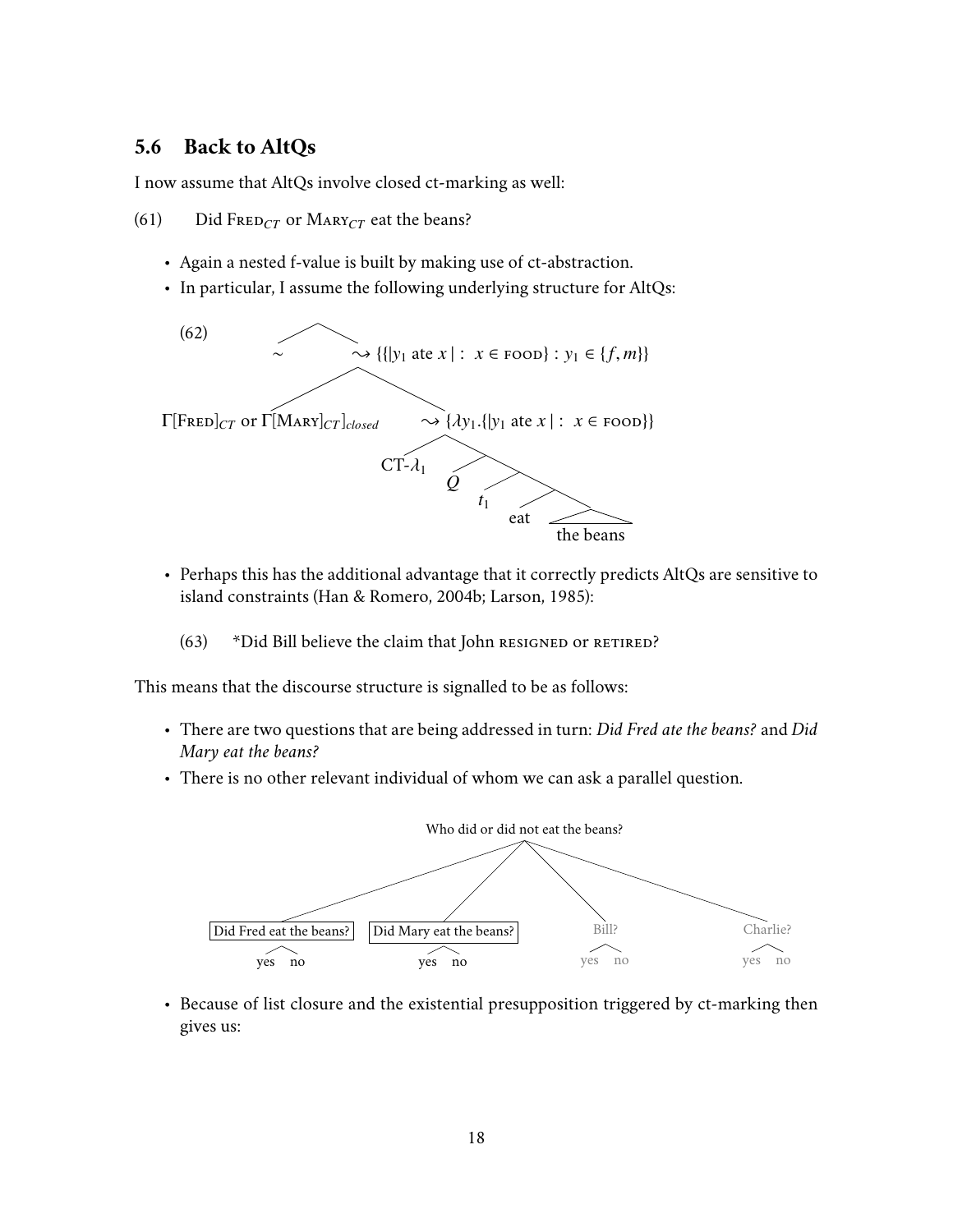

# **5.7 Answer congruence for AltQs**

- Now we can say that AltQs allow for only two answers because those are the answers that are congruent with the QUD that is signalled by the question itself.
- For instance, we can assume that AltQs have the same basic denotation as disjunctive PolQs: although the answer "Fred or Mary" resolves the question, it will not be congruent with it.
	- (64) a. A: Did FRED<sub>CT</sub> or MARY<sub>CT</sub> eat the beans? b. B:  $F_{RED_F}$  did.
- We derive the following f-value for  $(64a)$  and  $(64b)$ :<sup>2</sup>
	- (66) a.  $[[(65a)]]^f = \{ \{ |(only) F, ate the beans|, |(only) M. ate the beans| \} \}$ <br>b.  $[[(65b)]]^f = \{ |(only) F, ate the beans | (only) M. ate the beans | (only) M.$ b.  $\left[ \left[ (65b) \right] \right]^{f} = \{ |(only) F.$  ate the beans $|, |(only) M.$  ate the beans $|, |(only) C.$  ate the beans $|... \}$
- Wide-scope ∼ then gives us:
	- $(67)$  a.  $QUD \subseteq [[(64a)]]^f$ b.  $Q \subseteq [[(64b)]]^f$
- Discourse congruence demands that the answer to a question addresses a substrategy to the QUD the question itself presupposes, i.e. it has to resolve some  $Q \in QUD$ .
- This means that to be congruent with an AltQ, an answer has resolve a member of:
	- (68) { {|*(only) Fred ate the beans*|, <sup>|</sup>*(only) Mary ate the beans*|} }
- This means that the only proper answers to AltQs are *(only) Fred* and *(only) Mary*

 $(65)$   $[AltQ]$ <sup>o</sup>  $\in [AltQ]$ <sup>t</sup>

<sup>&</sup>lt;sup>2</sup>Note that this means that there is a mismatch between the f- and o-value of an AltQs, i.e.: we do not have that: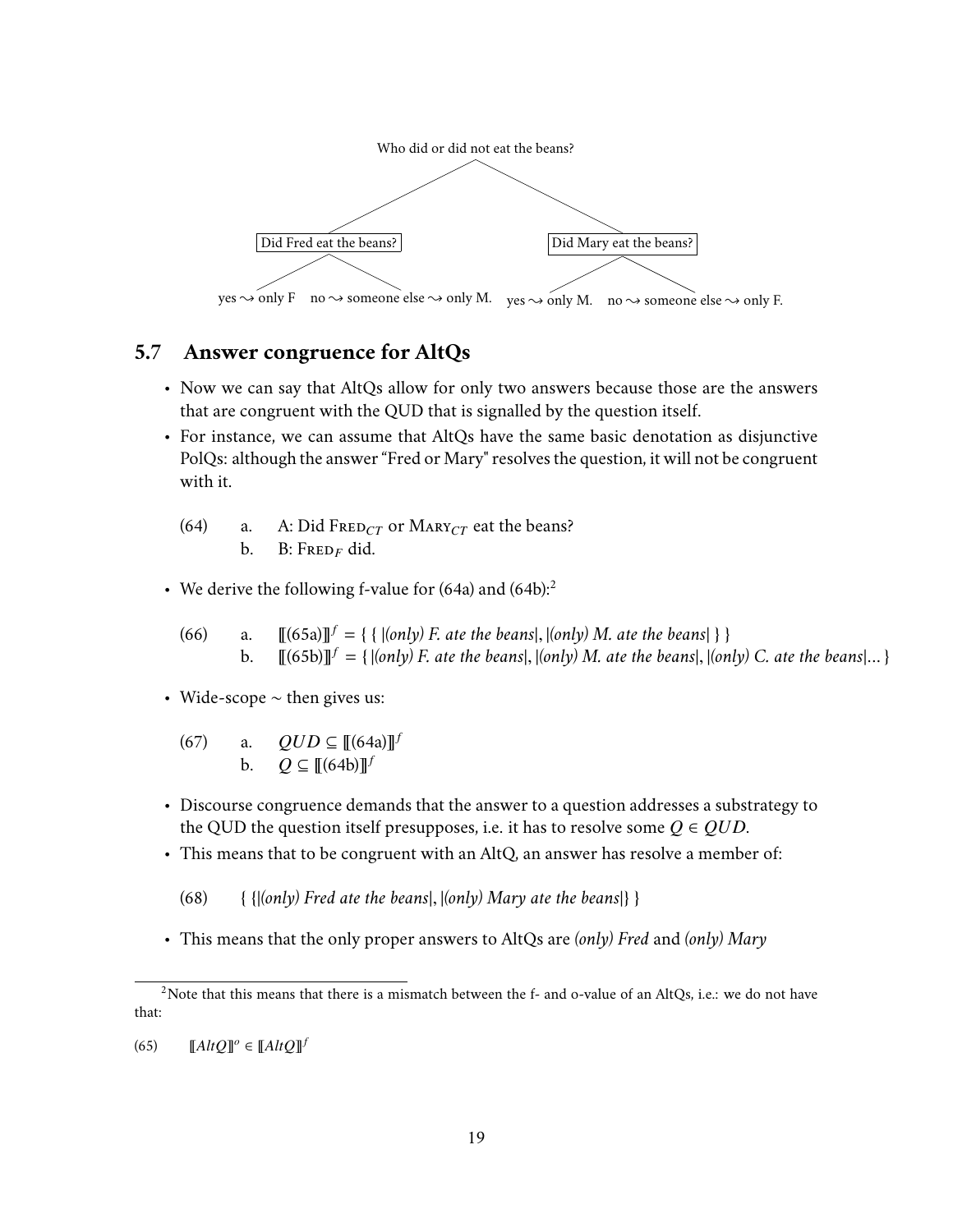- This is shown in (69a), where solid lines indicate q-alternatives, and dashed lines indicate answers that address the QUD.
- For disjunctive PolQs, I assume broad focus, which does not signal anything in particular about the structure of the QUD: in (69b) resolutions therefore automatically are proper answers



Figure 2: Q-alts and f-alts of an AltQ respectively

• If we assume *-mI* in Turkish signals focus as well, we can capture the Turkish data in the exact same way.

# **6 Conclusion**

In short, I argued that:

- We cannot relying on differences in the underlying syntax to account for the interpretational differences between PolQs and AltQs.
- We need to make reference to the semantics of focus to account for the interpretation of AltQs.
- To derive the q-alts of AltQs from f-marking, we need to explain why f-alts do not turn into q-alts in PolQs and WhQs, however.
- In these questions, f-marking signals how they are substrategies to resolve a higher level QUD.
- Here I showed what it would take to think of f-marking in AltQs in the same way:
	- **–** Ct-marking in questions results in a presupposition that this question is part of a bigger discourse strategy.
	- **–** Answers to such questions need to address at least one substrategy signalled by the question.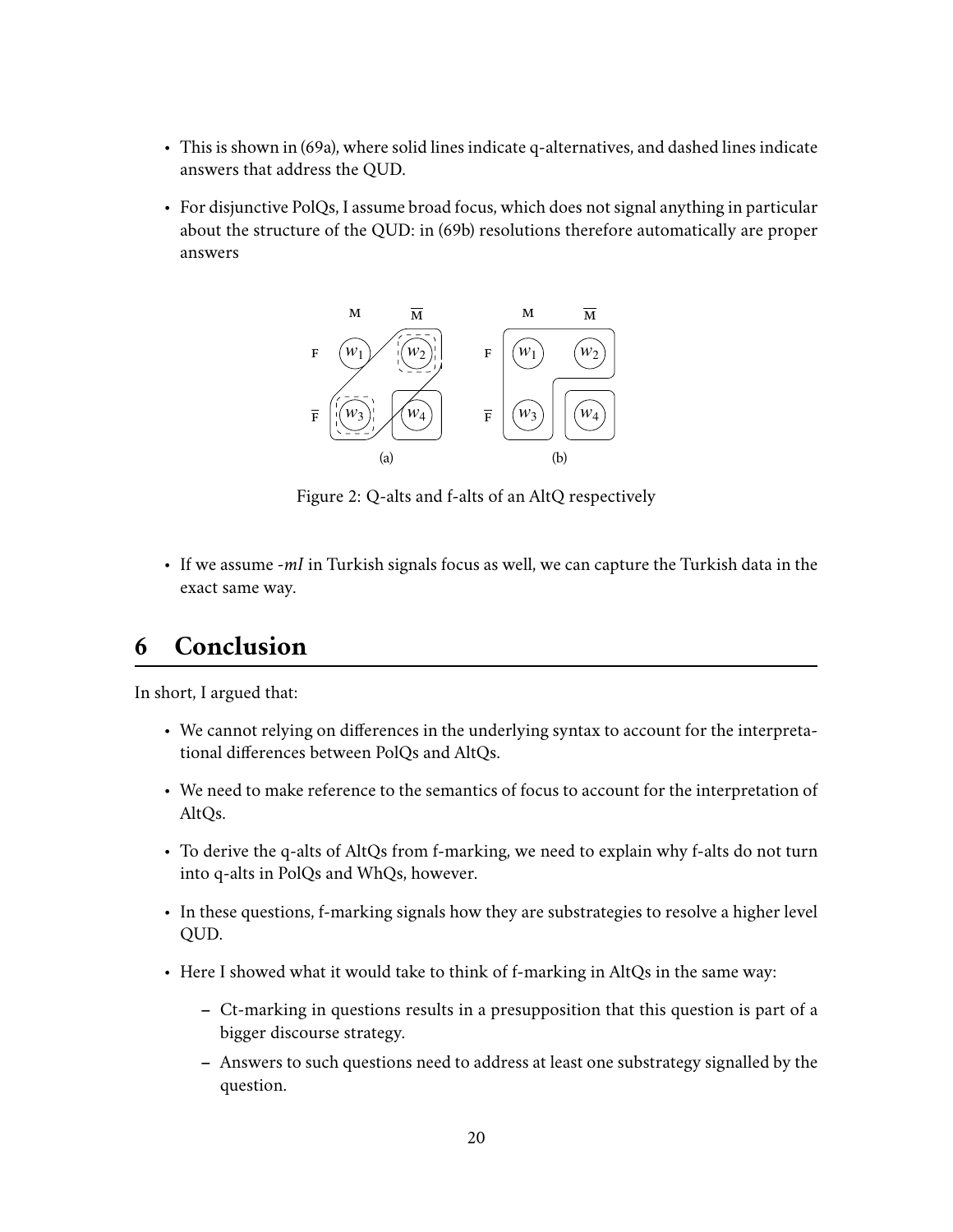- **–** In AltQs, not all resolutions address the QUD signalled by these questions themselves.
- Modeling the effect of f-marking in terms of discourse congruence, allows us to keep f-alternatives sufficiently separate from q- and i-alternatives, but perhaps it commits us to the idea that the resolutions do not have to be congruent to the QUD.

It seems that we either have to model the effect of f-marking in terms of discourse congruence, or we have to live with the fact that f-marking in AltQs plays a crucially different role than in other types of questions.

# **References**

- Aloni, M. (2007). Free choice, modals and imperatives. *Natural Language Semantics*, *15*, 65–94.
- Aloni, M., & Ciardelli, I. (2013). A logical account of free-choice imperatives. *The dynamic, inquisitive, and visionary life of* φ*,* ?φ *and* φ*: a festschrift for Jeroen Groenendijk, Martin Stokhof, and Frank Veltman*, 1–17.
- Alonso-Ovalle, L. (2006). *Disjunction in alternative semantics* (Unpublished doctoral dissertation). University of Massachusetts, Amherst.
- Bartels, C. (1999). *The intonation of english statements and questions: A compositional interpretation*. Routledge.
- Beck, S. (2006). Intervention effects follow from focus interpretation. *Natural Language Semantics*, *14*(1), 1–56.
- Beck, S., & Kim, S.-S. (2006). Intervention effects in alternative questions. *The Journal of Comparative Germanic Linguistics*, *9*(3), 165–208.
- Biezma, M. (2009). Alternative vs polar questions: the cornering effect. In *Semantics and linguistic theory* (Vol. 19, pp. 37–54).
- Biezma, M., & Rawlins, K. (2015). Alternative questions. *Language and Linguistics Compass*, *9*(11), 450–468.
- Büring, D. (2003). On d-trees, beans, and b-accents. *Linguistics and philosophy*, *26*(5), 511–545.
- Büring, D. (2015). A theory of second occurrence focus. *Language, Cognition and Neuroscience*, *30*(1-2), 73–87.
- Ciardelli, I., Groenendijk, J., & Roelofsen, F. (2013). Inquisitive semantics: A new notion of meaning. *Language and Linguistics Compass*, *7*(9), 459–476.
- Constant, N. (2014). Contrastive topic: Meanings and realizations.
- Farkas, D. F., & Roelofsen, F. (2017). Division of labor in the interpretation of declaratives and interrogatives. *Journal of Semantics*, *34*(2), 237–289.
- Hamblin, C. L. (1973). *Questions in montague english, foundations of language 10, 41–53, reprinted in b. partee (ed.), 1976, montague grammar.* Academic Press, NY.
- Hamblin, C. L. (1976). Questions in Montague English. In *Montague grammar* (pp. 247–259). Elsevier.
- Han, C.-h., & Romero, M. (2004a). Disjunction, focus, and scope. *Linguistic Inquiry*, *35*(2), 179–217.